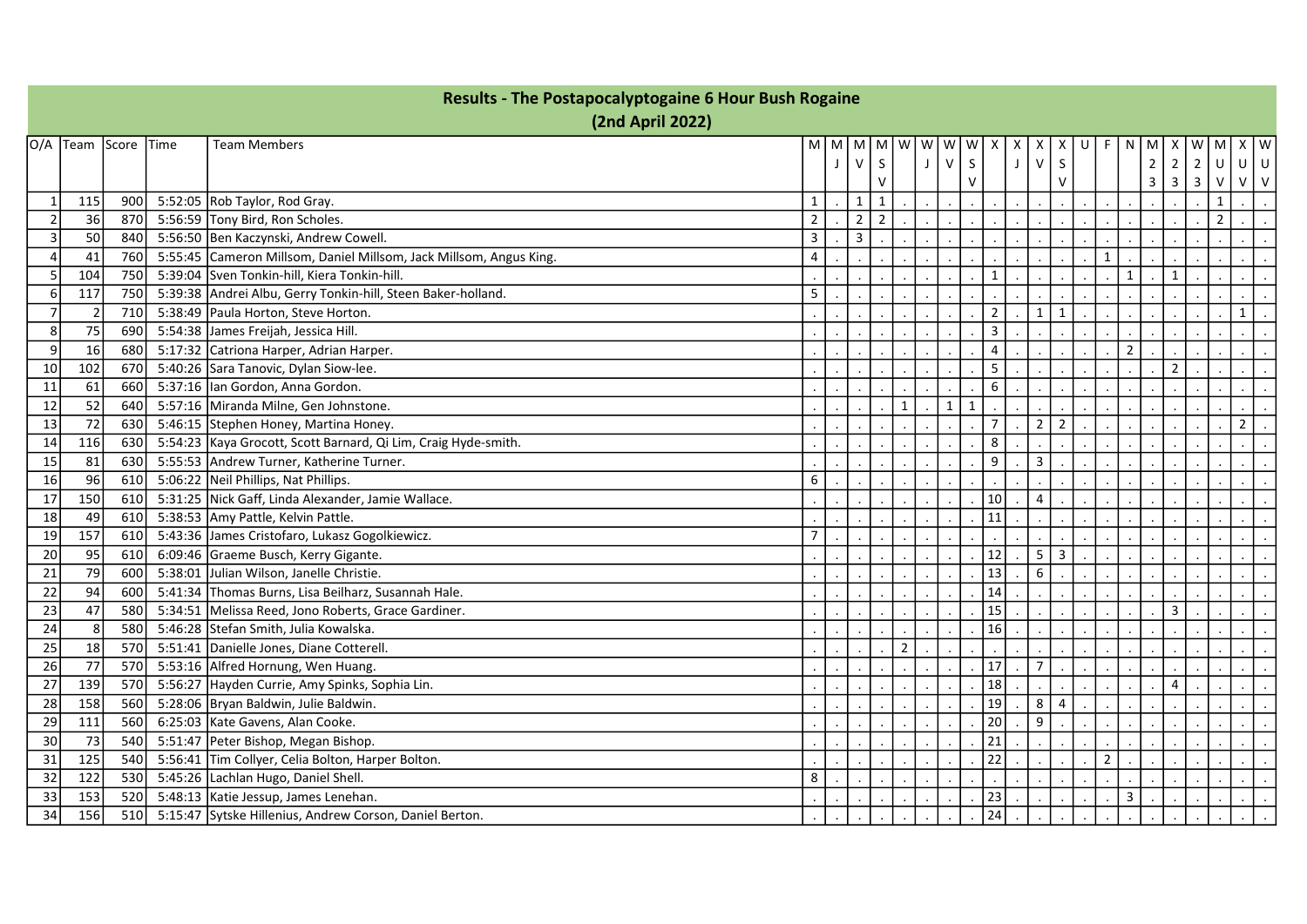|    | O/A Team Score Time |      | <b>Team Members</b>                                                                        |    | M M       | M              |                | M w w w w      |         |                               | X            | $\boldsymbol{\mathsf{x}}$ | $\boldsymbol{\mathsf{X}}$ | X            | $\cup$<br>F    | N              | M              | X              | W              | $\boldsymbol{\mathsf{X}}$<br>M | W             |
|----|---------------------|------|--------------------------------------------------------------------------------------------|----|-----------|----------------|----------------|----------------|---------|-------------------------------|--------------|---------------------------|---------------------------|--------------|----------------|----------------|----------------|----------------|----------------|--------------------------------|---------------|
|    |                     |      |                                                                                            |    |           | $\mathsf{V}$   | $\mathsf{S}$   |                | $\perp$ | $\vee$                        | $\mathsf{S}$ |                           | $\vee$                    | $\mathsf{S}$ |                |                | $2^{\circ}$    | $\overline{2}$ | $\overline{2}$ | U                              | $\cup$<br>  ∪ |
|    |                     |      |                                                                                            |    |           |                | $\vee$         |                |         |                               | V            |                           |                           | V            |                |                | $\overline{3}$ |                | $3 \mid 3$     | $\vee$                         | $V$ $V$       |
| 35 | 67                  | 510  | 5:31:05 Anne-marie King, Charlotte King, Robin Gardner, Georgina King.                     |    |           |                |                |                |         |                               | 25           |                           |                           |              | 3              |                |                |                |                |                                |               |
| 36 | 69                  | 510  | 5:31:07 Maia Kelly, Fiona Kelly.                                                           |    |           |                |                | 3              |         |                               |              |                           |                           |              | 4              | $\overline{4}$ |                |                |                |                                |               |
| 37 | 53                  | 510  | 5:45:12 Ken James, Phil Jelliff, Mark Williams.                                            | 9  |           | $\overline{4}$ |                |                |         |                               |              |                           |                           |              |                |                |                |                |                |                                |               |
| 38 | 85                  | 490  | 5:03:10 Evan Gavens, Mia Gavens, Rebecca Shaw, Scott Gavens.                               |    |           |                |                |                |         |                               | 26           |                           |                           |              | 5              |                |                |                |                |                                |               |
| 39 | 145                 | 490  | 5:42:14 Heather Couper, Steven Waight.                                                     |    |           |                |                |                |         |                               | 27           |                           | 10                        |              |                |                |                |                |                |                                |               |
| 40 | 86                  | 480  | 5:09:10 Dane Ouellette, Jana Hatfield.                                                     |    |           |                |                |                |         |                               | 28           |                           | 11                        |              |                |                |                |                |                |                                |               |
| 41 | 11                  | 480  | 6:24:48   Wendy Wright, Ross Wright.                                                       |    |           |                |                |                |         |                               | 29           |                           | 12                        | 5            |                |                |                |                |                |                                |               |
| 42 | 32                  | 470  | 5:17:51 Barbara James, Marion Skovdam.                                                     |    |           |                |                | 4              |         | $\mathbf 2$<br>$\overline{2}$ |              |                           |                           |              |                |                |                |                |                |                                |               |
| 43 | 56                  | 470  | 5:53:23 Carolyn Durand, Elyse Green, Sam Toose, Jake Taylor.                               |    |           |                |                |                |         |                               | 30           |                           |                           |              |                |                |                |                |                |                                |               |
| 44 | 114                 | 460  | 5:26:01   Kerry Murrell, Sue Wilson.                                                       |    |           |                |                | 5              |         | $\mathsf 3$                   |              |                           |                           |              |                |                |                |                |                |                                |               |
| 45 | 83                  | 460  | 5:43:09 Len Budge, Andrew Walker.                                                          | 10 |           | 5              | 3              |                |         |                               |              |                           |                           |              |                |                |                |                |                | $\overline{3}$                 |               |
| 46 | 28                  | 460  | 5:49:24   Mark Lawrence, Robert Maillardet, Peter Taylor.                                  | 11 |           | 6              | $\overline{4}$ |                |         |                               |              |                           |                           |              |                |                |                |                |                |                                |               |
| 47 | 106                 | 460  | 5:53:43 Andrew Nossol, Evelyn Nossol.                                                      |    |           |                |                |                |         |                               | 31           |                           |                           |              |                |                |                |                |                |                                |               |
| 48 | 126                 | 450  | 5:28:45   Kate Sanderson, Damian Willmott.                                                 |    |           |                |                |                |         |                               | 32           |                           |                           |              |                |                |                |                |                |                                |               |
| 49 | 130                 | 450  | 5:51:38 Chris Tankard, Sharon Marston.                                                     |    |           |                |                |                |         |                               | 33           |                           | 13                        |              |                |                |                |                |                |                                |               |
| 50 | 99                  | 440  | 5:17:52 William Legg, Mark Anthony Legg, Jihan Duhoki.                                     |    |           |                |                |                |         |                               | 34           |                           |                           |              | 6              |                |                |                |                |                                |               |
| 51 | 29                  | 440  | 5:36:06 Joshua Tauro, Charlie Tauro, Aisha Tauro, Kelli Edmondson, Andrew Tauro.           |    |           |                |                |                |         |                               | 35           |                           |                           |              |                |                |                |                |                |                                |               |
| 52 | 39                  | 440  | 5:46:19 Aneeta Pillai, Roger Munday, Tamarind Wright.                                      |    |           |                |                |                |         |                               | 36           |                           | 14                        |              |                |                |                |                |                |                                |               |
| 53 | 48                  | 440  | 5:57:53 David Gossip, Phillip Gossip, Bernadette Gossip, Siobhan Hatton Jones.             |    |           |                |                |                |         |                               | 37           |                           |                           |              |                |                |                |                |                |                                |               |
| 54 | 27                  | 440  | 6:24:53 Norm O'bryan, Sue Noy.                                                             |    |           |                |                |                |         |                               | 38           |                           | 15                        | 6            |                |                |                |                |                |                                |               |
| 55 | 54                  | 430  | 5:42:21 Robynn Daley, Peter Daley.                                                         |    |           |                |                |                |         |                               | 39           |                           | 16                        |              |                |                |                |                |                |                                |               |
| 56 | 161                 | 430  | 5:45:02 David Mckenzie, TomÃjÅj Mckenzie, David Gibbons, Charlotte Atwood, Naomi Messmer.  |    |           |                |                |                |         |                               | 40           |                           |                           |              |                |                |                |                |                |                                |               |
| 57 | 119                 | 430  | 5:45:39 Jarmila Mckenzie, Lucy Murray, John Campbell.                                      |    |           |                |                |                |         |                               | 41           |                           |                           |              |                |                |                |                |                |                                |               |
| 58 | 31                  | 430  | 5:56:06 Shaun Baxter, Lali Sivagnanam.                                                     |    |           |                |                |                |         |                               | 42           |                           | 17                        |              |                | 5              |                |                |                |                                |               |
| 59 | 141                 | 400  | 5:06:01 Martin Hames, Robyn Selby Smith, Finn Hames, Otto Hames.                           |    |           |                |                |                |         |                               | 43           |                           |                           |              |                |                |                |                |                |                                |               |
| 60 | 76                  | 400  | 5:47:10 Emily Alexander, Guy Aldous, Rob Howard.                                           |    |           |                |                |                |         |                               | 44           |                           |                           |              |                |                |                |                |                |                                |               |
| 61 | 66                  | 390  | 5:35:29 Diane Loi, Sarah Bernard, Joh Robbins, Daniel Percy.                               |    |           |                |                |                |         |                               | 45           |                           |                           |              |                |                |                |                |                |                                |               |
| 62 | 10                  | 390  | 5:36:13 Cameron Schmelitschek, Marcelle Gannon, Caitlin Schmelitschek, Anna Schmelitschek. |    |           |                |                |                |         |                               | 46           |                           |                           |              | $\overline{7}$ |                |                |                |                |                                |               |
| 63 | 30                  | 390  | 5:43:25 John Conway, Scott Bedwell.                                                        | 12 |           | $\overline{7}$ |                |                |         |                               |              |                           |                           |              |                |                |                |                |                |                                |               |
| 64 | 124                 | 390  | 5:55:58 Rose Harding, Angelica Suarez, Gavin Poh, Emilia Borkowski.                        |    |           |                |                |                |         |                               | 47           |                           |                           |              |                | 6              |                |                |                |                                |               |
| 65 | 57                  | 380  | 5:25:54 Finley Ryan, Simon Ryan, Alicia Dymowski.                                          |    |           |                |                |                |         |                               | 48           |                           |                           |              | 8              |                |                |                |                |                                |               |
| 66 | 43                  | 380  | 5:41:26   Rachael Millsom, Briony Turner.                                                  |    |           |                |                | 6              |         | $\pmb{4}$                     |              |                           |                           |              |                |                |                |                |                |                                |               |
| 67 | 93                  | 370  | 4:51:59 Kerryn Murray, Helen Lim, Steph Andrews.                                           |    |           |                |                | $\overline{7}$ |         | 5                             |              |                           |                           |              |                |                |                |                |                |                                |               |
| 68 | 63                  | 370  | 5:03:53 Andrew Littleford, Cindie Jupp.                                                    |    |           |                |                |                |         |                               | 49           |                           | 18                        |              |                |                |                |                |                |                                |               |
| 69 | 154                 | 360l | 4:20:13 Angela Lei, Carmen Lei.                                                            |    |           |                |                | 8              |         |                               |              |                           |                           |              |                |                |                |                |                |                                |               |
| 70 | 134                 | 350  | 5:50:41 Bethany Feik, Maya Pierce, Hannah Bradley, Long Luu, Christine Lindell.            |    |           |                |                |                |         |                               | 50           |                           |                           |              |                |                |                |                |                |                                |               |
| 71 | 129                 | 350  | 5:55:51 Wei Chen, Dirk Lengenhausen.                                                       |    | $\bullet$ | $\cdot$        |                |                |         | $\blacksquare$                | 51           |                           | 19                        |              |                |                |                |                |                |                                |               |